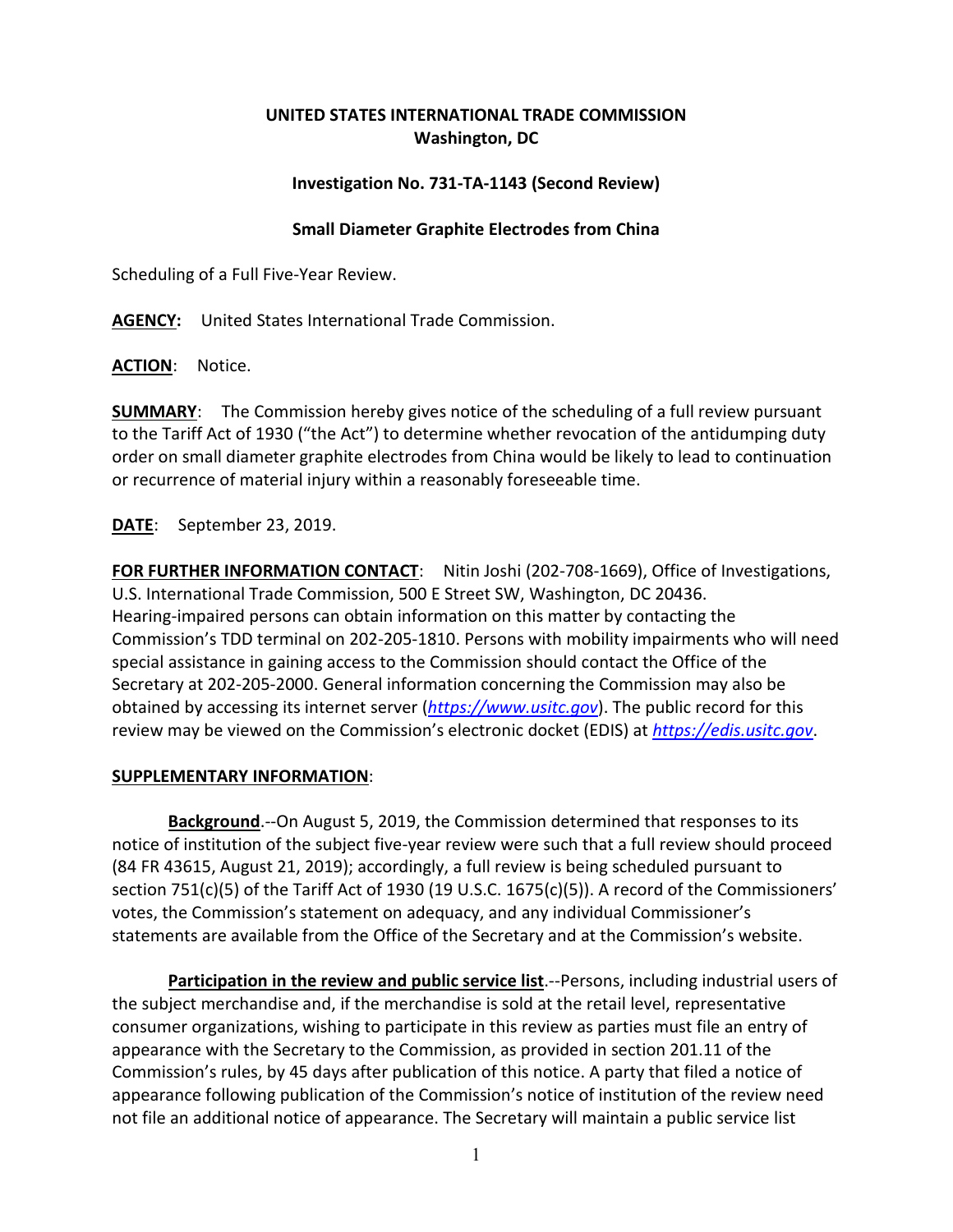containing the names and addresses of all persons, or their representatives, who are parties to the review.

For further information concerning the conduct of this review and rules of general application, consult the Commission's Rules of Practice and Procedure, part 201, subparts A and B (19 CFR part 201), and part 207, subparts A, D, E, and F (19 CFR part 207).

**Limited disclosure of business proprietary information (BPI) under an administrative protective order (APO) and BPI service list**.--Pursuant to section 207.7(a) of the Commission's rules, the Secretary will make BPI gathered in this review available to authorized applicants under the APO issued in the review, provided that the application is made by 45 days after publication of this notice. Authorized applicants must represent interested parties, as defined by 19 U.S.C. 1677(9), who are parties to the review. A party granted access to BPI following publication of the Commission's notice of institution of the review need not reapply for such access. A separate service list will be maintained by the Secretary for those parties authorized to receive BPI under the APO.

**Staff report**.--The prehearing staff report in the review will be placed in the nonpublic record on January 7, 2020, and a public version will be issued thereafter, pursuant to section 207.64 of the Commission's rules.

**Hearing**.--The Commission will hold a hearing in connection with the review beginning at 9:30 a.m. on Thursday, January 23, 2020, at the U.S. International Trade Commission Building. Requests to appear at the hearing should be filed in writing with the Secretary to the Commission on or before January 15, 2020. A nonparty who has testimony that may aid the Commission's deliberations may request permission to present a short statement at the hearing. All parties and nonparties desiring to appear at the hearing and make oral presentations should participate in a prehearing conference to be held on January 22, 2020, at the U.S. International Trade Commission Building, if deemed necessary. Oral testimony and written materials to be submitted at the public hearing are governed by sections 201.6(b)(2), 201.13(f), 207.24, and 207.66 of the Commission's rules. Parties must submit any request to present a portion of their hearing testimony **in camera** no later than 7 business days prior to the date of the hearing.

**Written submissions**.--Each party to the review may submit a prehearing brief to the Commission. Prehearing briefs must conform with the provisions of section 207.65 of the Commission's rules; the deadline for filing is January 14, 2020. Parties may also file written testimony in connection with their presentation at the hearing, as provided in section 207.24 of the Commission's rules, and posthearing briefs, which must conform with the provisions of section 207.67 of the Commission's rules. The deadline for filing posthearing briefs is January 31, 2020. In addition, any person who has not entered an appearance as a party to the review may submit a written statement of information pertinent to the subject of the review on or before January 31, 2020. On February 26, 2020, the Commission will make available to parties all information on which they have not had an opportunity to comment. Parties may submit final comments on this information on or before February 28, 2020, but such final comments must not contain new factual information and must otherwise comply with section 207.68 of the Commission's rules. All written submissions must conform with the provisions of section 201.8 of the Commission's rules; any submissions that contain BPI must also conform with the